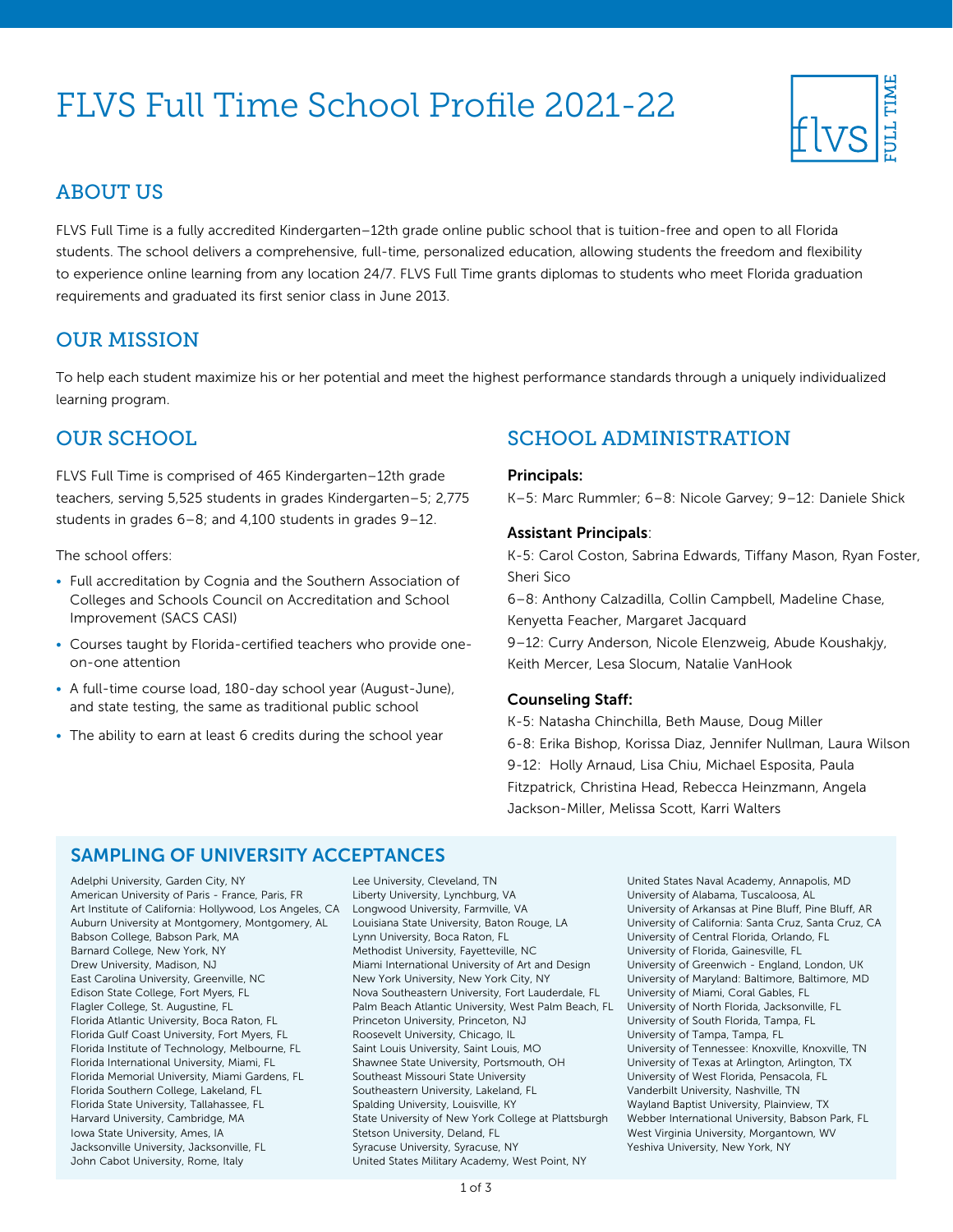# FLVS Full Time School Profile 2021-22

# COURSE OFFERINGS

FLVS Full Time curriculum is designed to prepare students for college and beyond. Students can choose from core, elective, honors, Advanced Placement (AP), Cambridge Advanced International Certificate of Education (AICE), and college preparatory courses. Students have the opportunity to participate in the Post-Secondary Enrollment Options (PSEO) program, where they can earn dual high school and college credit by attending a post-secondary institution.

#### HONORS COURSE OFFERINGS INCLUDE:

Algebra 1 and 2, Anatomy and Physiology, Art History and Criticism 1, Biology 1, Calculus, Chemistry 1, Chinese 3, Economics, English 1–4, Foundations of Web Design, Geometry, Marine Science, Physical Science, Physics 1, Pre-Calculus, Procedural Programming, Spanish 3 and 4, United States Government, United States History, World History, Meteorology, Agricultural Communications 2, Computer and Network Security Fundamentals, Cybersecurity Essentials

#### AP COURSE OFFERINGS INCLUDE:

AP Art History, AP Biology, AP Calculus AB, AP Calculus BC, AP Computer Science A, AP English Language and Composition, AP English Literature and Composition, AP Environmental Science, AP Human Geography, AP Macroeconomics, AP Microeconomics, AP Psychology, AP Statistics, AP United States Government and Politics, AP United States History



#### VIEW ALL OF OUR FLVS FULL TIME [KINDERGARTEN-12TH GRADE COURSES.](https://www.flvs.net/full-time/courses)

# GRADING SCALE

Student transcripts reflect weighted grades if the student took honors or Advanced Placement courses. The numerical grading scale is as follows:

| Grade | <b>Numerical</b><br>Percentage | <b>Non-Weighted</b> | Weighted<br>(Honors) | Weighted<br>(AP and AICE) |
|-------|--------------------------------|---------------------|----------------------|---------------------------|
| A     | $90 - 100$                     | 4.00                | 4.50                 | 5.00                      |
| B     | $80 - 89$                      | 3.00                | 3.50                 | 4.00                      |
| C     | $70 - 79$                      | 2.00                | 2.50                 | 3.00                      |
| D     | $60 - 69$                      | 1.00                | 1.50                 | 2.00                      |
| F     | $0 - 59$                       | 0.00                | 0.00                 | 0.00                      |



| <b>TESTING</b>    | <b>SAT School Averages:</b> |  |
|-------------------|-----------------------------|--|
| <b>STATISTICS</b> | Math 510                    |  |
|                   | Critical Reading 547        |  |

#### PLANS FOR THE CLASS OF 2021

| Plan                       | Percentage |
|----------------------------|------------|
| Four-year college          | 73%        |
| Two-year college           | 14%        |
| <b>Vocational Training</b> | 6%         |
| Employment                 | 3%         |
| Military                   | .3%        |

# TRANSCRIPT ABBREVIATIONS

- CO Course completed
- **EN** Scheduled in section
- IP Active in section
- **PC** Student has completed course and teacher is finishing grading
- **CG** Coursework is complete but credit cannot be awarded
- WF Failing grade at time of withdrawal from course
- WP Passing grade at time of withdrawal from course
- IC Coursework not completed